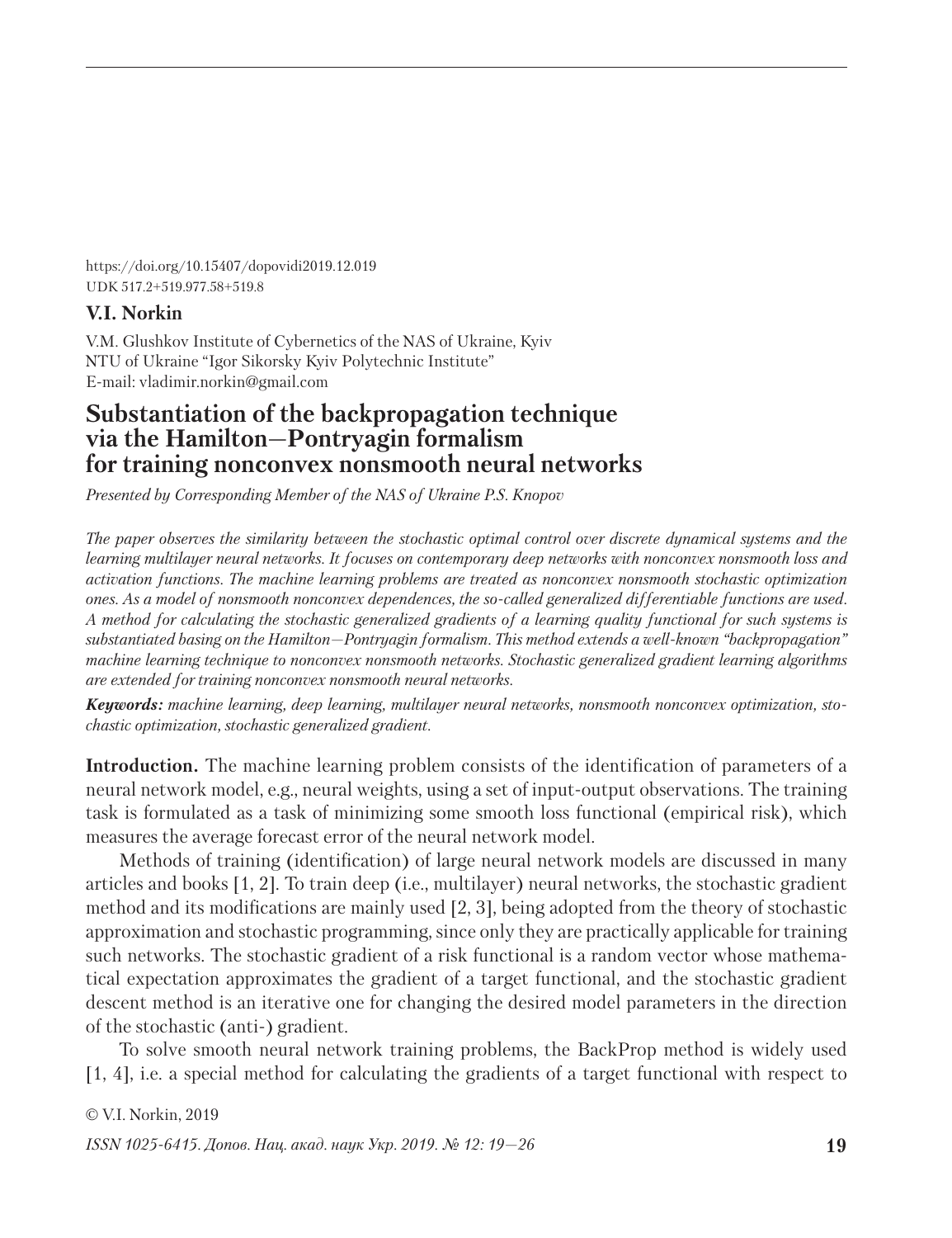various parameters. The history of the discovery, development, and application of the BackProp method was studied in [5]. Nonsmooth machine learning tasks arise, when using nonsmooth (module type) indicators of the quality of training, when applying nonsmooth regularizations, and when using nonsmooth (e. g., piecewise linear, linear rectification ReLU, etc.) activation functions in multilayer neural networks [1, 5]. Such functions give rise to essentially nonconvex nonsmooth functionals of the quality of learning, and the question arises of the convergence of the stochastic generalized gradient descent method in solving such problems. This problem has been relatively recently recognized and is already considered in the literature [6]. However, it is usually assumed using the Clarke stochastic subgradients [7] of the optimized functional, but the problem of their calculation for deep networks is not discussed.

In this paper, we extend the BackProp method to calculating the stochastic gradients of nonconvex nonsmooth problems for training the multilayer neural networks and formulate the method in terms of stochastic generalized gradients of nonsmooth Hamilton—Pontryagin functions. As a model of nonsmooth nonconvex dependences, we use the so-called generalized differentiable functions [8, 9]. We also consider an important version of the BackProp method for training the so-called recurrent neural networks, i.e. networks with feedbacks and memory [1, Ch. 10].

Nonconvex nonsmooth learning problems and calculation of stochastic generalized gradi**ents.** Let us consider a standard neural network model. Let the network consist of *m* layers of neurons, let each layer  $i \in \{1, ..., m\}$  have  $n_i$  neurons with numbers  $j = 1, ..., n_i$  and let each of them have  $n_{i-1}$  inputs and one output. In the initial layer, there are  $n_1$  neurons, each neuron of this layer has  $n_0$  common inputs and one output. The outputs of the neurons of each layer go to the inputs of the neurons of the next layer. The output layer of the network may consist of one or more neurons.

In the theory of neural networks, the standard mathematical model of neuron  $(i, j)$  is some smooth activation function  $g_i^j(x_i, w_{ij}, v_{ij})$  (e.g., the logistic sigmoid, the hyperbolic tangent, etc. [1, Section 6.3.2], which expresses the dependence of the output signal  $x_{(i+1)j}$  of neuron  $(i, j)$ on the input signal  $x_i$ , for example,  $x_{(i+1)j} = g_i^j(x_i, w_{ij}, v_{ij}) = (1 + \exp{\{-\langle x_i, w_{ij} \rangle - v_{ij}\}})^{-1}$ , where  $x_i \in R^{n_{i-1}}$  is a common input of all neurons in layer  $i$ ;  $w_{ij} \in R^{n_{i-1}}$  and  $v_{ij} \in (-\infty, +\infty)$  are the individual weight vector and the activation level of neuron  $j \in \{1, ..., n_i\}$  in layer *i*; the expression  $\langle x_i, w_{ij} \rangle$  denotes the scalar product of the vectors  $x_i$  and  $w_{ij}$ . The weights  $w_{ij}$  and thresholds  $v_{ij}$  may satisfy the constraints  $w_{ij} \in W_{ij}$ ,  $v_{ij} \in V_{ij}$ . Here, the notation like  $R^{\hat{n}}$  is used for the *n*-dimensional Euclidian vector space.

Note that activation functions themselves can be random, for example, neurons can accidentally fall into the so-called sleep (drop out) state, i.e. produce a zero output signal:  $g_i^j(x_i, w_{ij}, v_{ij}, \omega_{ij})$  =  $=\pmb{\omega}_{ij}\cdot g_i^{\ j} (x_i, w_{ij}, v_{ij}),$  where  $\pmb{\omega}_{ij}$  is an additional random parameter taking values 1 or 0 with probabilities  $p_{ij}$  and  $1 - p_{ij}$ . We assume that the random parameters  $\{\omega_{ij}\}\$ are independent and combined into a common vector  ${\bf ω} = {\omega_{ij}}$  that takes values from a finite set  $\Omega$ .

In what follows, we assume that the activation functions  $g_i^j(x_i, w_{ij}, v_{ij}, \omega_{ij})$  of neurons  $j =$  $= 1, ..., n_i$  in each layer *i* for any fixed value of  $\omega_{ij}$  are generalized differentiable with respect of their variables  $(x_i, w_{ii}, v_{ii})$  in the sense of the following definition, which covers all practical examples.

**Definition 1** [8–10]. A function  $f: \mathbb{R}^n \to \mathbb{R}^1$  is called generalized differentiable at the point  $\overline{z} \in \mathbb{R}^n$ , if, in some  $\varepsilon$ -neighborhood  $\{z \in \mathbb{R}^n : ||z - \overline{z}|| < \varepsilon\}$  of the point  $\overline{z}$ , a multivalued mapping ∂*f* ( $\cdot$ ) upper semicontinuous at  $\overline{z}$ , with convex compact values  $\partial f(z)$  is defined and is such that the following expansion holds true: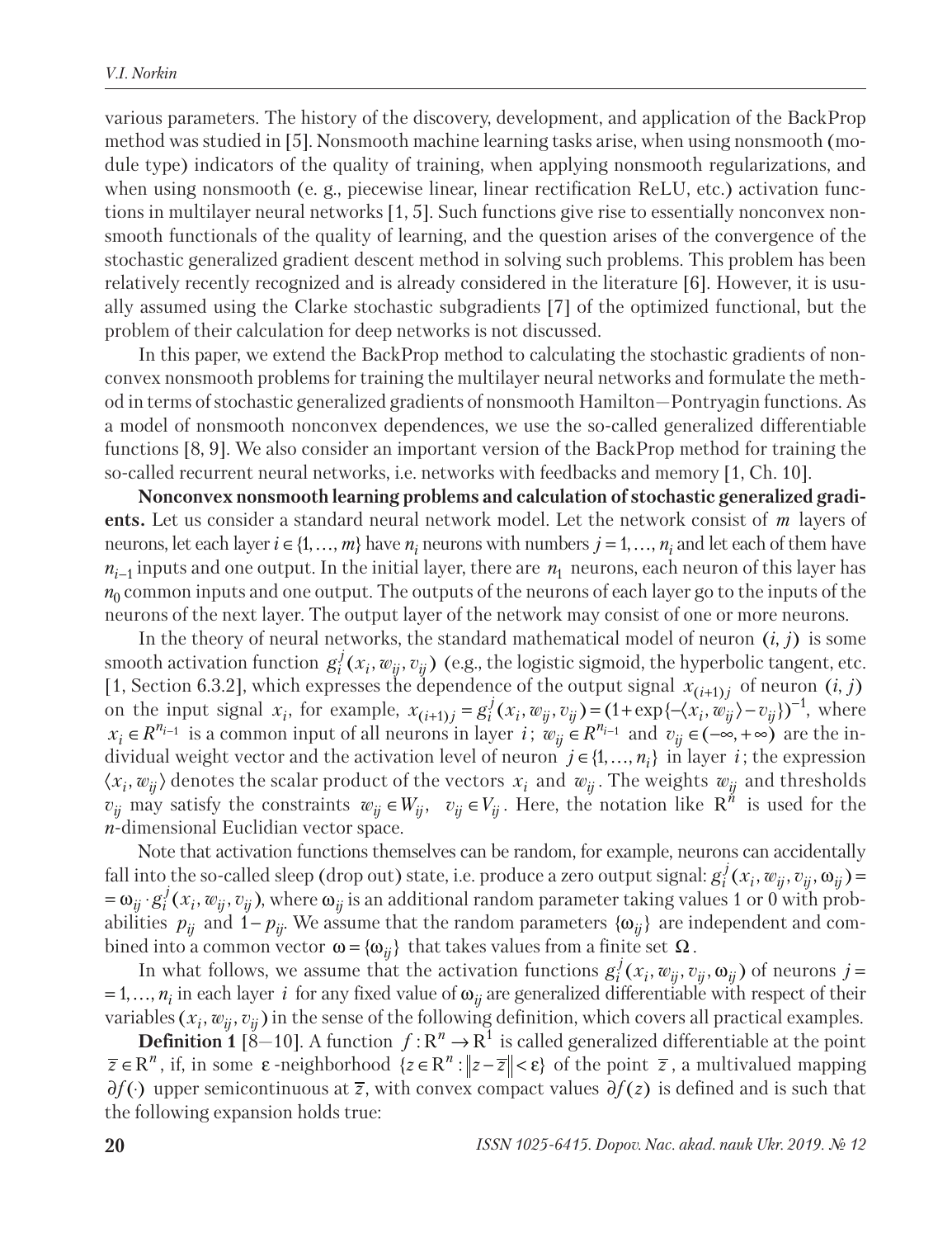$$
f(z) = f(\overline{z}) + \langle d, z - \overline{z} \rangle + o(\overline{z}, z, d),
$$

where  $d \in \partial f(z)$ ,  $\langle \cdot, \cdot \rangle$  denotes a scalar product of two vectors, and the remainder term  $o(\overline{z}, z, d)$ satisfies the condition:  $\lim_{k\to\infty} o(\overline{z}, z^k, d^k) / ||z^k - \overline{z}|| = 0$  for all sequences  $d^k \in \partial f(z^k), z^k \to \overline{z}$ as  $k \rightarrow \infty$ . A function f is called generalized differentiable, if it is generalized differentiable at each point  $\overline{z} \in \mathbb{R}^n$ ; the mapping  $\partial f(\cdot)$  is called the generalized gradient mapping of the function *f*; the set  $\partial f(z)$  is called a generalized gradient set of the function  $f(\cdot)$  at a point *z*; vectors *d* ∈∂*f*(*z*) are called generalized gradients of the function *f*(·) at a point *z*.

Properties of generalized differentiable functions were studied in details in [8—10]. In particular, it was shown that they are locally Lipschitzian, and their Clarke subdifferential  $\partial_C f(z)$ can serve as a generalized gradient mapping  $\partial f(z)$  of  $f(\cdot)$ , and  $\partial_C f(z) \subseteq \partial f(z)$  always holds. This class of functions contains continuously differentiable, convex, and concave functions and is closed with respect to finite maximum, minimum, superposition operations, and with respect to taking the mathematical expectation.

Suppose that there is a (training) set  $\{(x_1^s \in \mathbb{R}^{n_0}, y_{m+1}^s \in \mathbb{R}^{n_m}), s = 1, ..., S\}$  of observations of a network inputs-outputs. The standard training (identification) task for the network with the training quality criterion  $\varphi(x_{m+1}^s, y_{m+1}^s)$  and regularization is as follows:

$$
J(\{w_{ij}\}, \{v_{ij}\}) = \mathbf{E}_{\omega} \frac{1}{S} \sum_{s=1}^{S} \varphi(x_{m+1}^{s}, y_{m+1}^{s}) + \lambda \sum_{i=1}^{m} \sum_{j=1}^{n_{i}} \left( \left\| w_{ij} \right\|^{2} + \left| v_{ij} \right|^{2} \right) \to \min_{\{u_{ij} \in W_{ij}\}, \{v_{ij} \in V_{ij}\}} (1)
$$

where  $x_{m+1}^s \in \mathbb{R}^{n_k}$  is the vector of outputs of the last network layer for a training example *s*;  $y_{m+1}^s \in \mathbb{R}^{n_k}$  is a known, generally speaking, multidimensional vector of observations of the network outputs;  $\Vert w_{ij} \Vert$  denotes the norm of the vector  $w_{ij}$ ;  $\lambda > 0$ ,  $\alpha \geq 1$ ;  $\mathbf{E}_{\omega}$  is the mathematical expectation operator over  $\omega$ ; the sequence of layers' outputs  $\{x_i^s = (x_{i1}^s, ..., x_{in_i}^s)^T, \quad i = 2, ..., m+1\}$ for a given first layer input  $x_1^s \in \mathbb{R}^{n_0}$  is given by the relations

$$
x_{(i+1)j}^s = g_i^j(x_i^s, w_{ij}, v_{ij}, \omega_{ij}), \quad j = 1, ..., n_i, \quad i = 1, ..., m.
$$
 (2)

Moreover, the training examples may contain not only the input and output of a network (e. g., features and labels of objects)  $\{(x_1^s, y_{m+1}^s), s = 1, ..., S\}$ , but also may include additional intermediate features  $y_i^s \in \mathbb{R}^{n_i}$ ,  $i \in I \subset \{2, ..., m\}$ , which can be used to improve the learning of the intermediate layers of the network, i.e. training examples may take the form of sequences  $\{(x_1^s, \{y_i^s, i \in I\}, y_{m+1}^s), \quad s = 1, ..., S\}$ . That's why we consider the following general network training task:

$$
J(u) = \mathbf{E}_{\theta} \sum_{i=1}^{m} f_i(x_i(\theta), u_i) + \mathbf{E}_{\theta} f_{m+1}(x_{m+1}(\theta)) \to \min_{u \in U} (3)
$$

subject to constraints (satisfied for all values of the random parameter  $\theta \in \Theta$ ):

$$
x_{i+1}(\theta) = g_i(x_i(\theta), u_i, \theta) = \{g_i^j(x_i(\theta), u_{ij}, \theta)\}_{j=1}^{n_i}, \quad i = 1, ..., m; \quad x_1(\theta) \in \mathbb{R}^{n_0}.
$$
 (4)

*ISSN 1025-6415. Допов. Нац. акад. наук Укр. 2019. № 12* **21** Here,  $u = (u_1, ..., u_m) \in \text{R}^l\left(l = \sum_{i=1}^m n_i\right)$  is the vector of all adjusted parameters  $(u = (\{w_{ij}\}, \{v_{ij}\})$ for problem (1), (2));  $x_i = (x_{i1},...,x_{in_{i-1}})^T$  is the input vector for neurons in layer *i*;  $u_{ij}$  is the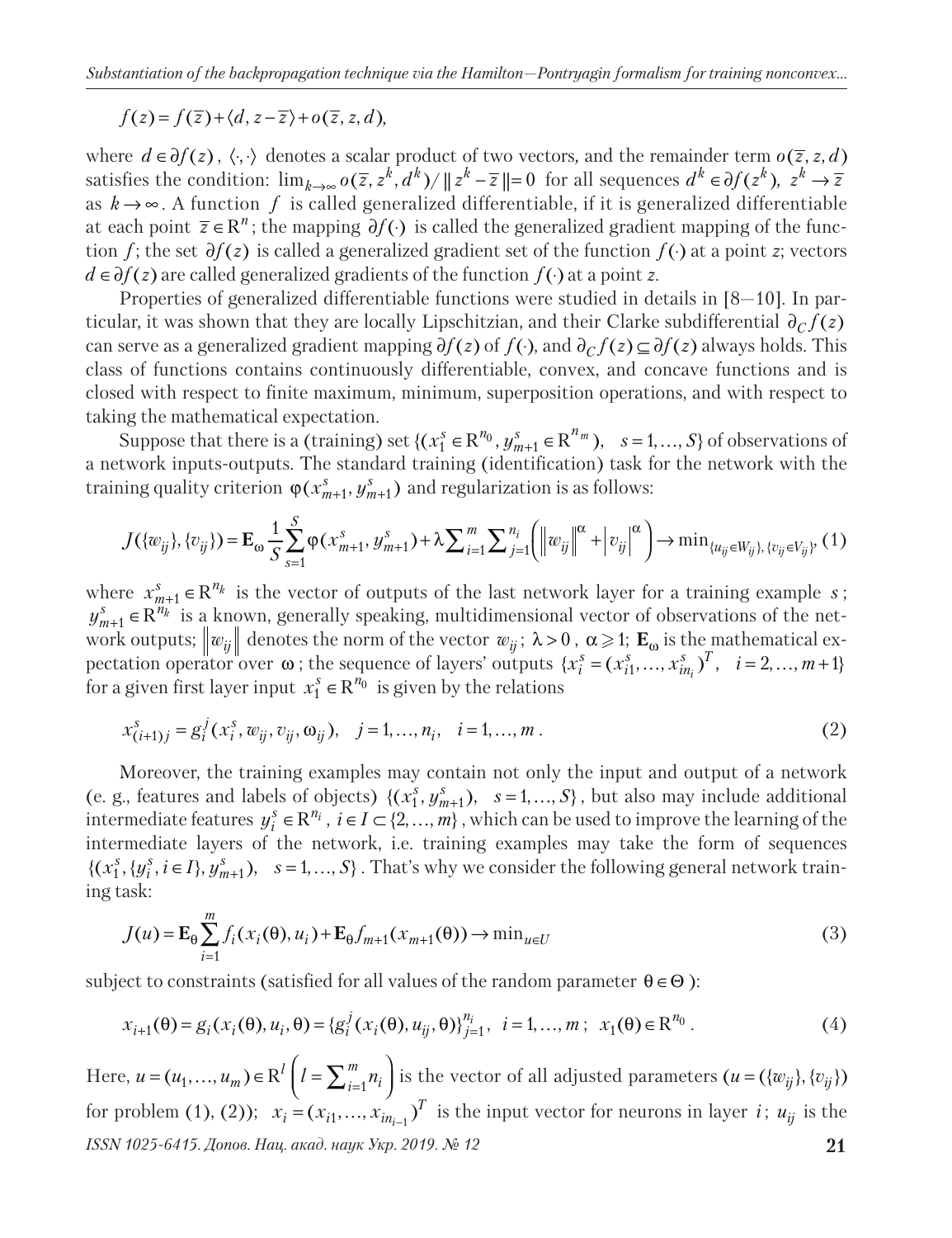vector of the adjusted parameters of neuron  $(i, j)$ ;  $u_i = \{u_{ij}\}_{j=1}^{n_i-1}$  is the vector of the adjusted parameters of all neurons in layer *i*;  $g_i^j$  is the activation function of neuron *j* in layer *i*;  $g_i = \{g_i^j\}_{j=1}^{n_i}$  is the vector activation function of the neurons in layer *i*;  $x_1(\theta) \in \mathbb{R}^{n_0}$  is a random vector of input signals to the network;  $\theta$  is a random vector parameter that defines the distribution of input signals and influences the propagation of signals through the network  $(\theta = (s, \omega)$  for problem (1), (2)); and  $\mathbf{E}_{\theta}$  denotes the sign of the mathematical expectation over  $\theta$ .

**Assumption.** Suppose that, in problem (3), (4), the functions  $f_i(x_i, u_i)$ ,  $g_i^j(x_i, u_{ij}, \theta)$ , and  $f_{m+1}(x_{m+1})$  are generalized differentiable with respect to the totality of their arguments, respectively,  $(x_i, u_i)$ ,  $(x_i, u_{ij})$ , and  $x_{m+1}$  (for fixed θ). Here, the activation function  $g_i^j(x_i, u_{ij}, θ)$  can be of a general form, i.e. optionally, the function  $g_i^j$  may depend not on all elements of the vector  $x_i$ , and the dimension of the vector of the adjustable parameters  $u_{ij}$  may not coincide with the dimension of the vector of inputs  $x_i$ . The random parameter  $\theta \in \Theta$  is a random variable defined on some probability space.

Note that, in the literature (see, e. g., [6]) for the purpose of training neural networks, it is proposed to use (stochastic) Clarke subgradients of the risk functional  $J(u)$ , but these subgradients are relatively simple to be calculated only for subdifferentially regular Lipschitz functions [7, §2.3, §2.7]. For general nonconvex nonsmooth functions, their calculation is a problem.

For arbitrary generalized differentiable (over the totality of variables) vector functions  $g_i(x, u) \in \mathbb{R}^{n_i}$  with arguments  $x = (x^1, \ldots, x^n)^T \in \mathbb{R}^n$ ,  $u = (u^1, \ldots, u^l)^T \in \mathbb{R}^l$ , we denote the matrices:

$$
g_{ix} = \begin{pmatrix} g_{ix}^1 & \cdots & g_{ix}^1 \\ \cdots & \cdots & \cdots \\ g_{ix}^{n_i} & \cdots & g_{ix}^{n_i} \end{pmatrix} = \begin{pmatrix} g_{ix}^1 \\ \cdots \\ g_{ix}^{n_i} \end{pmatrix}, \quad g_{iu} = \begin{pmatrix} g_{iu}^1 & \cdots & g_{iu}^1 \\ \cdots & \cdots & \cdots \\ g_{iu}^{n_i} & \cdots & g_{iu}^{n_i} \end{pmatrix} = \begin{pmatrix} g_{iu}^1 \\ g_{iu}^1 \\ \cdots \\ g_{iu}^{n_i} \end{pmatrix}.
$$

For arbitrary generalized differentiable (over the totality of arguments) scalar functions  $f_i(x, u)$ ,  $x \in \mathbb{R}^n$ ,  $u \in \mathbb{R}^l$ , and  $f_{m+1}(x)$ ,  $x \in \mathbb{R}^n$ , let us introduce vectors

$$
(f_{ix})^T = (f_{ix^1}, \ldots, f_{ix^n}), (f_{iu})^T = (f_{iu^1}, \ldots, f_{iu^l}), ( \varphi_{kx})^T = (\varphi_{kx^1}, \ldots, \varphi_{kx^n}),
$$

where  $(f_{ix}, f_{iu})^T$ ,  $(g_{ix}^j, g_{iu}^j)^T$  are some generalized gradients of the functions  $f_i(\cdot, \cdot)$ ,  $g_i^j(\cdot, \cdot, \theta)$ ;  $f_{(m+1)x}(\cdot)$  is some generalized gradient of the function  $f_{m+1}(\cdot)$ ; and the expression ( $\cdot$ )<sup>T</sup> denotes the transposition of matrix  $(·)$ .

The next theorem exploits the similarity between optimal control problems for discrete dynamical systems [11, 12] and multilayer neural networks and formalizes a method for calculating the stochastic generalized gradients in the problem of training a nonconvex nonsmooth neural network. It extends the well-known method of "backpropagation of the error" (BackProp) [1, 4, 5] to nonconvex nonsmooth learning problems.

**Theorem 1.** *Under the assumptions made, the objective function*  $J(u)$  *of problem (3), (4) is generalized differentiable with respect to variables*  $u = (u_1 \in \mathbb{R}^{n_1}, ..., u_m \in \mathbb{R}^{n_m})$ , and the vectors

$$
h_u(u, \theta) = (h_{1u_1}(x_1(\theta), \psi_1(\theta), u_1), h_{2u_2}(x_2(\theta), \psi_2(\theta), u_2), ..., \dots, h_{mu_m}(x_{mm}(\theta), \psi_m(\theta), u_m))^T
$$
\n(5)

**22** *ISSN 1025-6415. Dopov. Nac. akad. nauk Ukr. 2019. № 12*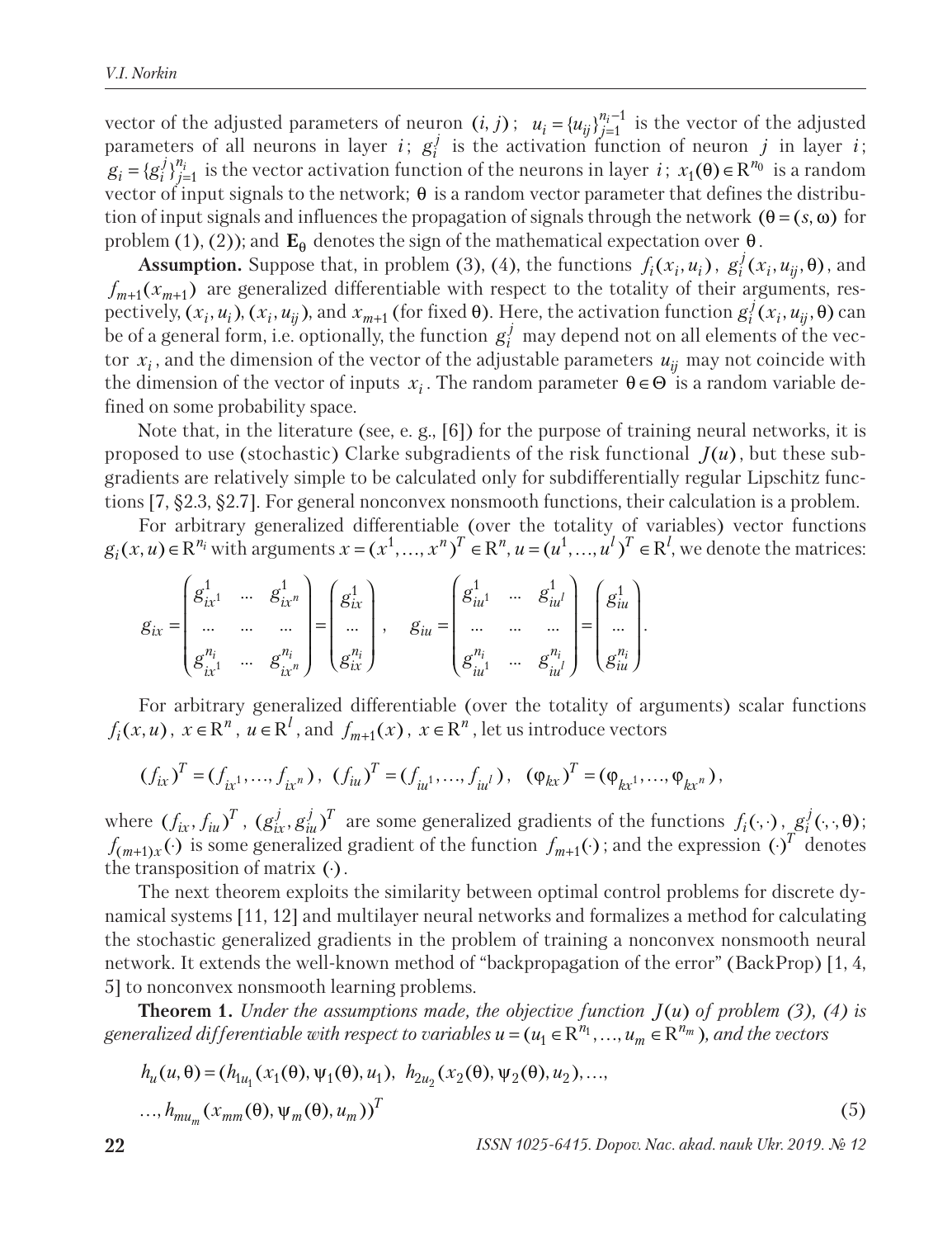*are stochastic generalized gradients of the function*  $J(u)$  *at a given point u, i.e.,*  $\mathbf{E}_{\theta}h_u(u, \theta) \in \partial J(u)$ ,  $where h_i(x_i, \Psi_i, u_i) = f_i(x_i, u_i) + g_i^T(x_i, u_i) \cdot \Psi_i$ ,  $i = 1, ..., m$ , is a discrete (over i) Hamilton-*Pontryagin function; the vector*

$$
h_{iu_i}(x_i(\theta), \psi_i(\theta), u_i) = (h_{iu_i^1}(x_i(\theta), \psi_i(\theta), u_i), ..., h_{iu_i^{n_i}}(x_i(\theta), \psi_i(\theta), u_i))^T =
$$
  
\n
$$
= (f_{iu_i^1}(x_i(\theta), u_i) + g_{iu_i^1}^T(x_i(\theta), u_i) \cdot \psi_i(\theta), ...,
$$
  
\n
$$
f_{iu_i^{n_i}}(x_i(\theta), u_i) + g_{iu_i^{n_i}}^T(x_i(\theta), u_i) \cdot \psi_i(\theta))^T \in \mathbb{R}^{n_i}
$$
 (6)

*is the u*<sub>*i*</sub>-component of a generalized gradient of the function  $h_i(\cdot, \psi_i, \cdot)$ ,  $i = 1, ..., m$ ;  $x(\theta) =$  $=(x_1(\theta),...,x_{m+1}(\theta))$  *is a discrete random trajectory of process (4), corresponding to the given sequence of parameters*  $(u_1, ..., u_m) = u$  *and the random initial data*  $x_1(\theta) \in \mathbb{R}^{n_0}$ . Here, the random *sequence of auxiliary (conjugate) vector functions*  $(\psi_1(\theta), ..., \psi_m(\theta)) = \psi(\theta)$  *is determined through the backpropagation equations (adopted from the Pontryagin maximum principle):*   $\Psi_m(\theta) = f_{(m+1)x_{m+1}}(x_{m+1}(\theta)),$ 

$$
\psi_{i-1}(\theta) = h_{ix_i}(x_i(\theta), \psi_i(\theta), u_i) = f_{ix_i}(x_i(\theta), u_i) + g_{ix_i}^T(x_i(\theta), u_i) \cdot \psi_i(\theta),
$$
  
\n
$$
i = m, m-1, ..., 2;
$$
\n(7)

 $(f_{ix}(x_i(\theta), u_i), f_{iu}(x_i(\theta), u_i))^T$ , $(g_{ix}^j(x_i(\theta), u_i), g_{iu}^j(x_i(\theta), u_i))^T$  are some generalized gradients of the functions  $f_i(\cdot, \cdot)$ ,  $g_i^j(\cdot, \cdot, \theta)$  at the point  $(x_i(\theta), u_i)$ , and  $f_{(m+1)x_{m+1}}(x_{m+1}(\theta))$  is some generalized *gradient of the function*  $f_{m+1}$  *at the point*  $x_{m+1}(\theta)$ *, which are used in (6), (7).* 

**Proof**. Note that process (4) can be formally treated as a stochastic dynamic system [12, 13] in the discrete time  $i = 1, ..., m+1$  with states  $x_i$ , control parameters  $u_i$ , a given initial state  $x_1(\theta)$ , and the optimality criterion  $(3)$ . The stochasticity of system  $(4)$  is generated by the random input  $x_1(\theta)$ , a random mechanism of dropping out of neurons, and possibly other factors. Using relations (4), the vectors  $x_i$ ,  $i = 2, ..., m+1$ , can be sequentially excluded from the formulation of the optimization problem (3). Then, under the sign of summation in (3), there remains some complex composite function  $f(u, \theta) = \sum_{i=1}^{m} f_i(\tilde{x}_i(u_1, ..., u_{i-1}, \theta), u_i) + f_{m+1}(\tilde{x}_{m+1}(u_1, ..., u_m, \theta))$ , which depends on optimization variables *u*, and where  $\tilde{x}_i (u_1, \ldots, u_{i-1}, \theta)$ ,  $i = 2, \ldots, m+1$ , are complex compound functions of their arguments. Since the class of generalized differentiable functions is closed with respect to compositions, this function  $f(u, \theta)$  under the made assumptions becomes generalized differentiable with respect to *u* for each  $\theta \in \Theta$ . The expectation  $\mathbf{E}_{\theta}$  (in this case, summation) does not move out from the class of generalized differentiable functions. Therefore, the function  $J(u) = \mathbf{E}_{\theta} f(u, \theta)$  is also generalized differentiable with respect to *u*. Now, similar to the proofs of Theorems 6—8 from [13], applying the rules of differentiation of the sum, the chain rule of differentiation of complex generalized differentiable functions [8, 9] (which are analogs to the rules of differentiation of smooth and convex functions), and introducing the auxiliary variables (7), after some algebraic manipulations [13], we obtain formula (6) for stochastic generalized gradients  $h_u(u, \theta)$  of the function  $J(u)$ .

*ISSN 1025-6415. Допов. Нац. акад. наук Укр. 2019. № 12* **23**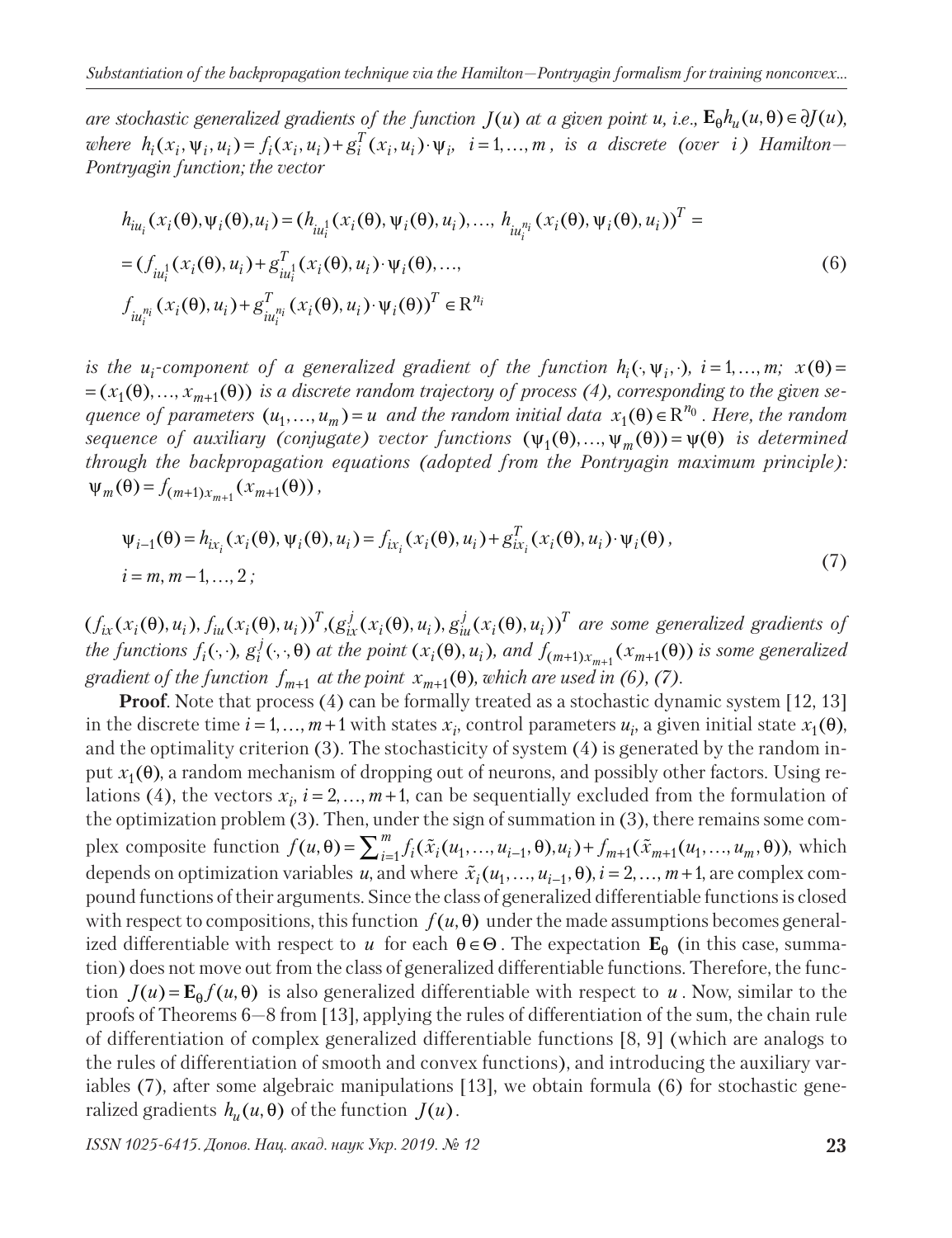Neural networks may have a complex heterogeneous structure. However, introducing the additional dummy neurons, such networks can be reduced to a canonical multilayer form, and, for them, one can apply the formulas of Theorem 1.

Let us consider an important special case of networks in which the adjusted parameters are the same for each layer. For example, a network can consist of identical neurons, or some identical neurons are added to each layer in an already trained network, or the network consists of duplicates of the same layer. Then, similarly to (3), (4), the training task consists in solving the following problem:

$$
J(u) = \mathbf{E}_{\theta} \sum_{i=1}^{m} f_i(x_i(\theta), u) + \mathbf{E}_{\theta} f_{m+1}(x_{m+1}(\theta)) \to \min_{u = (u_1, ..., u_l) \in U \subseteq R^l}
$$
 (8)

$$
x_{i+1}(\theta) = g_i(x_i(\theta), u, \theta) = \{g_i^j(x_i(\theta), u, \theta)\}_{j=1}^{n_i}, \quad i = 1, ..., m; \ x_1(\theta) \in \mathbb{R}^{n_0}.
$$
 (9)

**Theorem 2.** *Under the assumptions made, the objective function*  $J(u)$  *of problem (8), (9) is generalized differentiable with respect to variables*  $u = (u_1, \ldots, u_l)$ *, and the vector* 

$$
\left(\sum_{i=1}^{m} h_i(x_i(\theta), \psi_i(\theta), u)\right)_u = \left(\sum_{i=1}^{m} h_{iu_1}(x_i(\theta), \psi_i(\theta), u), \dots, \sum_{i=1}^{m} h_{iu_i}(x_i(\theta), \psi_i(\theta), u)\right)^T
$$

*is a stochastic generalized gradient of the function*  $J(u)$  *at the point u, i.e.* 

$$
\mathbf{E}_{\theta}\bigg(\sum_{i=1}^m h_i(x_i(\theta), \psi_i(\theta), u)\bigg)_u \in \partial J(u),
$$

*where*

$$
h_i(x_i, \psi_i, u) = f_i(x_i, u) + g_i^T(x_i, u) \cdot \psi_i, i = 1, ..., m,
$$

*is a discrete (over i)* Hamilton—Pontryagin function;  $x(\theta) = (x_1(\theta), ..., x_{m+1}(\theta))$  *is a discrete random trajectory of process (9), corresponding to the vector parameter u and the random initial data*   $x_1(\theta) \in \mathbb{R}^{n_0}$ . Here, the random sequence of auxiliary (conjugate) vector functions  $(\psi_1(\theta),...,\psi_n(\theta))$  $\psi_m(\theta)$  =  $\psi(\theta)$  is determined through the backpropagation equations:  $\psi_m(\theta)$  =  $f_{(m+1)x_{m+1}}(x_{m+1}(\theta))$ ,

$$
\psi_{i-1}(\theta) = h_{ix_i}(x_i(\theta), \psi_i(\theta), u) = f_{ix_i}(x_i(\theta), u) + g_{ix_i}^T(x_i(\theta), u) \cdot \psi_i(\theta), \quad i = m, m-1, ..., 2.
$$

**The method of stochastic generalized gradient descent and its variants.** The stochastic gradient descent method [3] is the main method for training the deep neural networks, firstly, because of enormous dimensions of such networks and, secondly, due to the regularizing properties of the method. The properties of the stochastic gradient method and its modifications were studied in details in the cases of smooth and convex optimized functions [2, 3, 12]. In [9, 14, 15], this method and its modifications were substantiated for the solution of nonconvex nonsmooth stochastic programming problems (with generalized differentiable functions), and thus are applicable to nonconvex nonsmooth machine learning problems.

*The work is partially supported by grant CPEA-LT-2016/10003 funded by the Norwegian Agency for International Cooperation and Quality Enhancement in Higher Education (Diku).*

**24** *ISSN 1025-6415. Dopov. Nac. akad. nauk Ukr. 2019. № 12*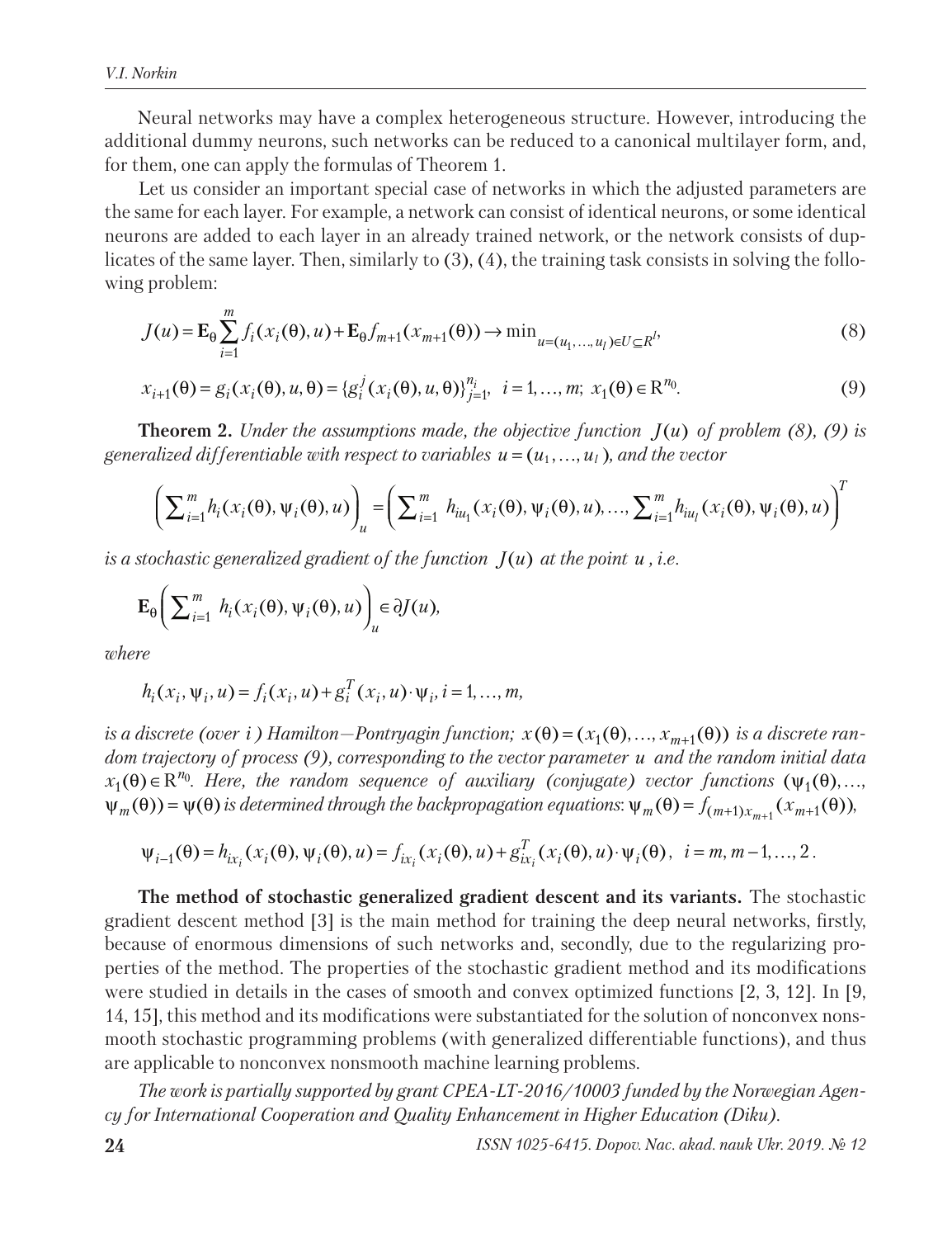## REFERENCES

- 1. Goodfellow, I., Bengio, Y. & Courville, A. (2016). Deep learning. Cambridge: The MIT Press. Retrieved from http://www.deeplearningbook.org
- 2. Bottou, L., Curtisy, F. E. & Nocedalz, J. (2018). Optimization methods for large-scale machine learning. SIAM Rev., 60, No. 2, pp. 223-311. https://doi.org/10.1137/16M1080173
- 3. Newton, D., Yousefian, F. & Pasupathy, R. (2018). Stochastic gradient descent: recent trends. INFORMS TutORials in Operations Research, pp. 193-220. https://doi.org/10.1287/educ.2018.0191
- 4. Rumelhart, D. E., Hinton, G. E. & Williams, R. J. (1986). Learning representations by back-propagating errors. Nature, 323, pp. 533-536. https://doi.org/10.1038/323533a0
- 5. Schmidhuber, J. (2015). Deep learning in neural networks: An overview. Neural Networks, 61, pp. 85-117. https://doi.org/10.1016/j.neunet.2014.09.003
- 6. Davis, D., Drusvyatskiy, D., Kakade, S. & Lee, J. D. (2019). Stochastic subgradient method converges on tame functions. Found. Comput. Math., pp. 1-36. https://doi.org/10.1007/s10208-018-09409-5
- 7. Clarke, F. H. (1990). Optimization and nonsmooth analysis. Classics in Applied Mathematics, Vol. 5.  $2<sup>nd</sup>$  ed. Philadelphia, PA: SIAM.
- 8. Norkin, V.I. (1980). Generalized differentiable functions. Cybernetics, 16, No. 1, pp. 10-12. https://doi. org/10.1007/BF01099354
- 9. Mikhalevich, V. S., Gupal, A. M. & Norkin, V. I. (1987). Methods of nonconvex optimization. Moscow: Nauka (in Russian).
- 10. Norkin, V. I. (1986). Stochastic generalized-differentiable functions in the problem of nonconvex nonsmooth stochastic optimization. Cybernetics, 22, No. 6, pp. 804-809. https://doi.org/10.1007/BF01068698
- 11. Bryson, A. E. & Ho, Y-C. (1969). Applied optimal control: optimization, estimation, and control. Waltham: Blaisdell Publ. Co.
- 12. Ermoliev, Y. M. (1976). Methods of stochastic programming. Moscow: Nauka (in Russian).
- 13. Norkin V. I. (2019). Generalized gradients in problems of dynamic optimization, optimal control, and machine learning. Preprint. V.M. Glushkov Institute of Cybernetics of the National Academy of Sciences of Ukraine, Kyiv. Retrieved from http://www.optimization-online.org/DB\_HTML/2019/09/7374.html
- 14. Ermol'ev, Yu. M. & Norkin, V. I. (1998). Stochastic generalized gradient method for solving nonconvex nonsmooth stochastic optimization problems. Cybern. Syst. Anal., 34, No. 2, pp. 196-215. https://doi.org/ 10.1007/BF02742069
- 15. Ermoliev, Y. M. & Norkin, V. I. (2003). Solution of nonconvex nonsmooth stochastic optimization problems. Cybern. Syst. Anal., 39, No. 5, pp. 701-715. https://doi.org/10.1023/B:CASA.0000012091.84864.65

Received 20.09.2019

### *В.І. Норкін*

Інститут кібернетики ім. В.М. Глушкова НАН України, Київ НТУ України "Київський політехнічний інститут ім. Ігоря Сікорського" E-mail: vladimir.norkin@gmail.com.

#### ОБҐРУНТУВАННЯ ЗА ДОПОМОГОЮ ФОРМАЛІЗМУ ГАМІЛЬТОНА—ПОНТРЯГІНА МЕТОДУ ЗВОРОТНОГО ПРОСУВАННЯ ПОХИБКИ ДЛЯ НАВЧАННЯ НЕОПУКЛИХ НЕГЛАДКИХ НЕЙРОННИХ МЕРЕЖ

Простежується аналогія між задачами оптимального керування дискретними стохастичними динамічними системами та задачами навчання багатошарових нейронних мереж. Увага концентрується на вивченні сучасних глибоких мереж з негладкими цільовими функціоналами і зв'язками. Показано, що задачі машинного навчання можуть трактуватися як задачі стохастичного програмування, і для їхнього аналізу застосовано теорію неопуклого негладкого стохастичного програмування. Як модель негладких неопуклих залежностей використано так звані узагальнено диференційовані функції. Обґрунтовано метод обчислення стохастичних узагальнених градієнтів функціонала якості навчання для таких систем на основі формалізму Гамільтона—Понтрягіна. Цей метод узагальнює відомий метод "зворотного просування похибки" на